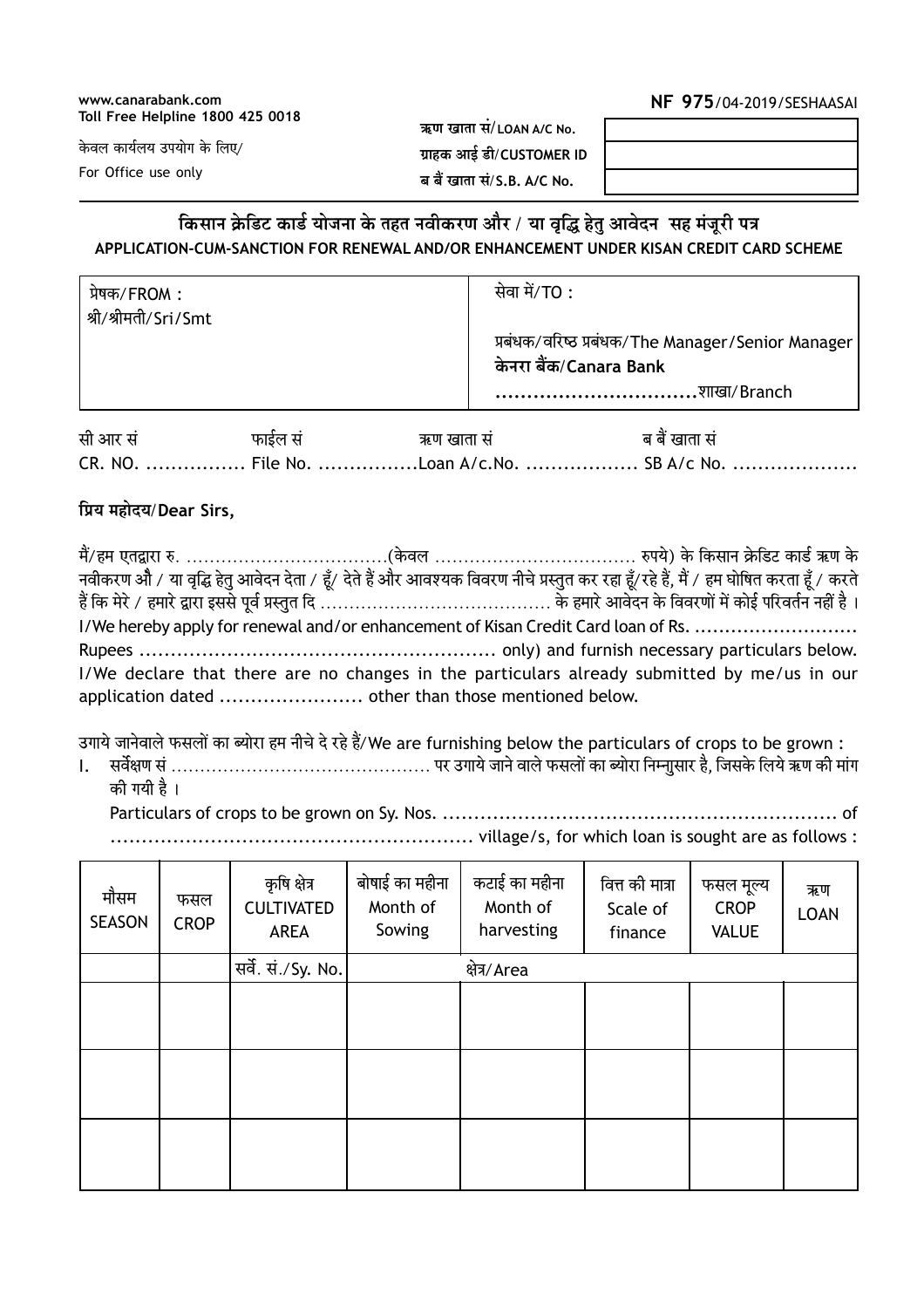| क्रियकलाप जिसके लिये कार्यशील पूँजी आवश्यक है<br>ACTIVITY FOR WHICH WORKING CAPITAL REQD                                                                                                                                                                     |                                             | लागत<br><b>COST</b>                  |                                    | मार्जिन<br><b>MARGIN</b>                  |                                         | ऋण<br><b>LOAN</b>                                  |  |                                                                                                       |
|--------------------------------------------------------------------------------------------------------------------------------------------------------------------------------------------------------------------------------------------------------------|---------------------------------------------|--------------------------------------|------------------------------------|-------------------------------------------|-----------------------------------------|----------------------------------------------------|--|-------------------------------------------------------------------------------------------------------|
| फसल खेती क्रियाकलाप<br>Crop cultivation activities                                                                                                                                                                                                           |                                             |                                      |                                    |                                           |                                         |                                                    |  |                                                                                                       |
| तत्संबंधी क्रियाकलापों के लिए कार्यशील पूँजी<br>Working capital for allied activities                                                                                                                                                                        |                                             |                                      |                                    |                                           |                                         |                                                    |  |                                                                                                       |
| खेती संबंधी मशीनरी के अनुरक्षण के लिए कार्यशील पूँजी<br>Working capital for farm machinery maintenance                                                                                                                                                       |                                             |                                      |                                    |                                           |                                         |                                                    |  |                                                                                                       |
| खपत आवश्यकता<br>Consumption need                                                                                                                                                                                                                             |                                             |                                      |                                    |                                           |                                         |                                                    |  |                                                                                                       |
| गैर खेती क्षेत्र के लिए कार्यशील पूँजी<br>Working capital for non-farm sector                                                                                                                                                                                |                                             |                                      |                                    |                                           |                                         |                                                    |  |                                                                                                       |
| के सी सी का जोड<br><b>TOTAL FOR KCC</b>                                                                                                                                                                                                                      |                                             |                                      |                                    |                                           |                                         |                                                    |  |                                                                                                       |
| क्या आपके किसी सगे संबंधी ने हमारे बैंक से ऋण सुविधा ली है -<br>II.<br>यदि हाँ, तो विवरण निम्न प्रकार है -<br>Also, Whether any o your close relative/s have availed any other loan facility from our Bank : Yes/No<br>If Yes, the details are as below :    |                                             |                                      |                                    |                                           | हाँ/नहीं                                |                                                    |  |                                                                                                       |
| सगे संबंधी का नाम<br>आवेदक से संबंध<br>Name of the close relatives<br>Relationship with applicants                                                                                                                                                           |                                             | सीमा की प्रवृत्ति<br>Nature of limit | ऋण सीमा प्रमात्रा<br>Limit quantum |                                           |                                         | ऋण प्राप्ति शाखा<br>Branch from where loan availed |  |                                                                                                       |
| सगे संबंधी/Close relatives<br>(d) भाई/Brother<br>(c) पति/पत्नी/Spouse<br>(a) पिता/Father<br>(b) माता/Mother<br>(g) पुत्री/Daughter<br>(e) बहन/Sister<br>$(f)$ $\sqrt{3}/\sqrt{5}$ on<br>III. वर्तमान देयताओं का ब्योरा/Particulars of existing liabilities : |                                             |                                      |                                    |                                           |                                         |                                                    |  |                                                                                                       |
| संस्था का नाम<br>Name of the<br>Institution                                                                                                                                                                                                                  | उधार का उद्देश्य<br>Purpose of<br>borrowing | सीमा<br>Limit                        | देयता<br>Liability                 | उसमें से<br>अतिदेय<br>Of which<br>overdue | दी गयी प्रतिभूति<br>Security<br>offered |                                                    |  | वर्ष के दौरान पुनर्भुगतान की<br>जानेवाली राशी किस्त<br>Instalment / Amt.<br>repayable during the year |
|                                                                                                                                                                                                                                                              |                                             |                                      |                                    |                                           |                                         |                                                    |  |                                                                                                       |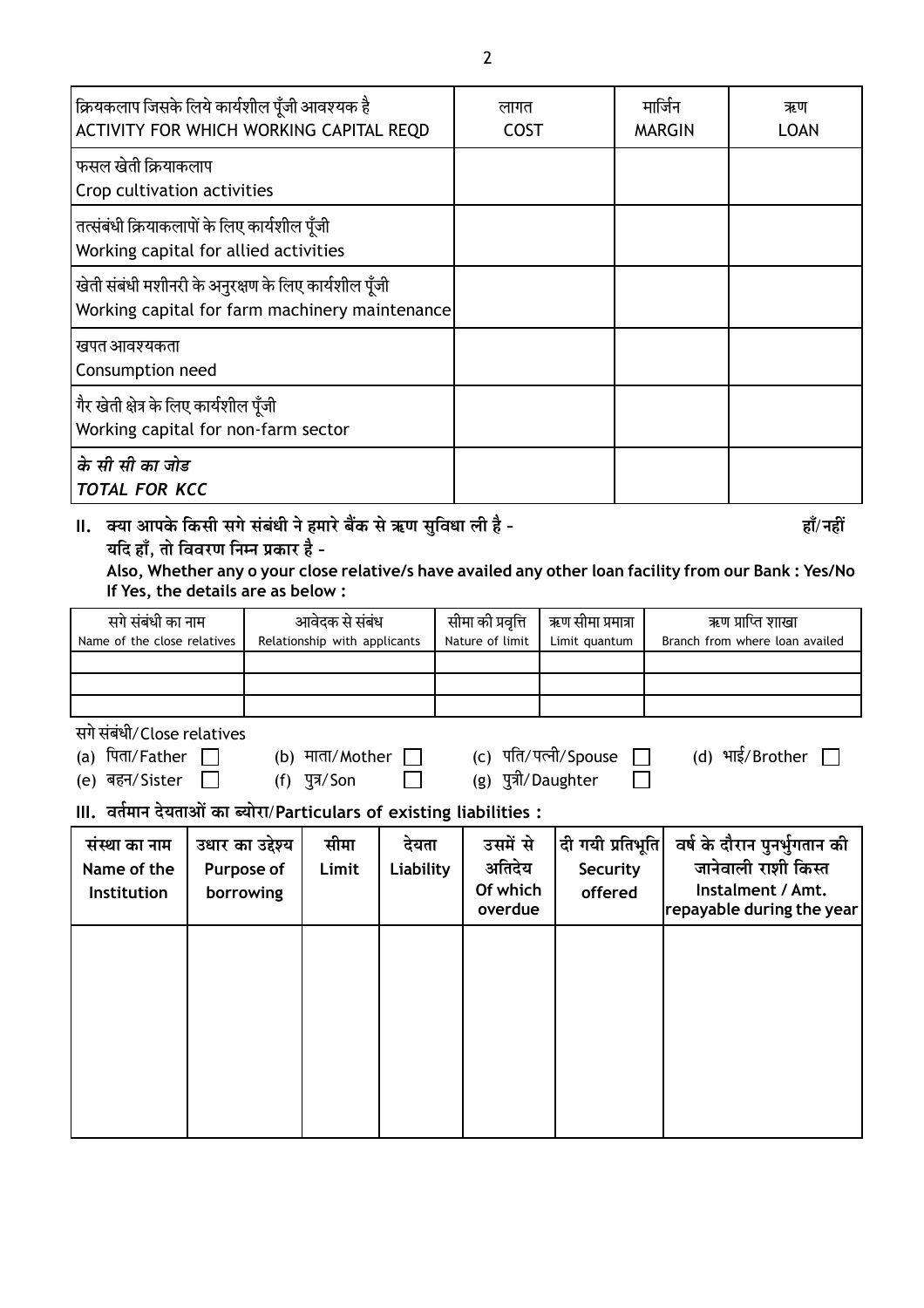IV. प्रतिभूति / SECURITY:

| प्रदान की गयी प्रतिभूतियां/SECURITIES OFFERED :                                          | पर मूल्यांकित/Valued at |
|------------------------------------------------------------------------------------------|-------------------------|
| क/a) उगाये गये /उगाये जाने वाले फसल का दृष्टिबंधन<br>एकडों में (उपर्युक्त ब्योरा अनुसार) |                         |
| Hypothecation of Crops Cultivated / to be<br>Cultivated in<br>Acres (detailed above)     |                         |

# ख/b) भू संपत्ति /बिल्डिंग का बंधक / प्रभार/MORTGAGE/CHARGE OF LANDED PROPERTY/BUILDINGS

| ग्राम<br><b>VILLAGE</b> | सर्वेक्षण सं<br>SURVEY NO. | एकड<br><b>ACREAGE</b> | तालुक<br><b>TALUK</b> | जिला<br><b>DISTRICT</b> | भार यदि कोई<br>ENCUMBRANCE,<br>if any | मूल्य (रु.)<br><b>VALUE</b><br>(Rs) |
|-------------------------|----------------------------|-----------------------|-----------------------|-------------------------|---------------------------------------|-------------------------------------|
|                         |                            |                       |                       |                         |                                       |                                     |
|                         |                            |                       |                       |                         |                                       |                                     |
|                         |                            |                       |                       |                         |                                       |                                     |
| कुल<br><b>TOTAL</b>     |                            |                       |                       |                         |                                       |                                     |
| $\Pi(c)$                |                            |                       |                       | .सुपुत्र/की पत्नी       |                                       |                                     |

घ/d) अन्य प्रतिभूतियां/Other Securities:

स्थान/Place: दिनांक/Date:

# आवेदक /आवेदकों के हस्ताक्षर SIGNATURE OF THE APPLICANT/S